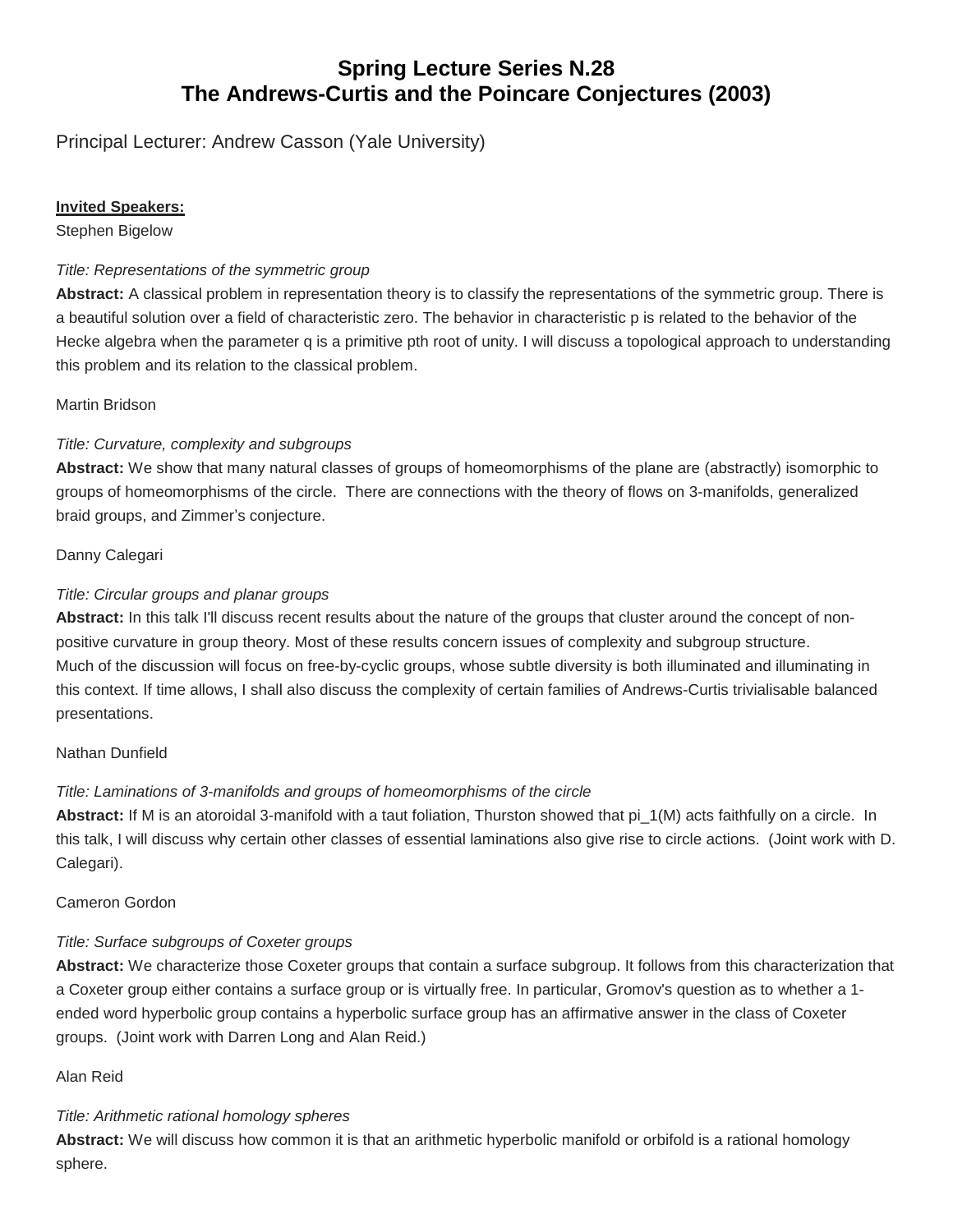#### Martin Scharlemann

#### *Title: There are no unexpected tunnel number one knots of genus one*

**Abstract:** We show that the only knots that are tunnel number one and genus one are those that are already known: 2 bridge knots obtained by plumbing together two unknotted annuli and the satellite examples classified by Eudave-Muñoz and by Morimoto-Sakuma. The principal new tools are a useful way of defining width for a 3-valent graph in S3, and a controlled way of loading the knot onto a neighborhood of such a graph. We analyze how the knot loading allows the graph to be thinned and show that eventually either the graph contains an unknot or the knot tunnel can be pushed onto the Seifert surface. In either of these circumstances the result (known as the Goda-Teragaito Conjecture) was already known.

## Zlil Sela

## *Title: Low dimensional topology and aspects of the first order theory of a free group*

**Abstract:** We study sets of solutions to equations over a free group, projections of such sets, and the structure of elementary sets defined over a free group. The structure theory we obtain enable us to answer some questions of A. Tarski's, and classify those finitely generated groups that are elementary equivalent to a free group. Connections with low dimensional topology, a generalization to (Gromov) hyperbolic groups, and further aspects of the first order theory of free (and hyperbolic) groups will also be discussed.

#### Peter Shalen

#### *Title: Smallish knots*

**Abstract:** Let \Sigma be a non-Haken irreducible 3-manifold. A knot K in \Sigma is said to be smallish if its exterior is irreducible and contains no bounded essential surface whose boundary components are meridian curves. I will describe recent progress in an on-going joint project with Culler, Dunfield and Jaco directed at proving the conjecture that every non-Haken irreducible \Sigma contains a smallish knot. The conjecture, in addition to its intrinsic interest, forms part of a program for proving the Poincare Conjecture.

## **Contributions by:**

Speaker: Ian Agol

## *Title: Marden's conjecture and exceptional Dehn fillings*

**Abstract:** Marden's conjecture states that a complete hyperbolic 3-manifold with finitely generated fundamental group is tame, i.e. the interior of a compact 3-manifold. Given a manifold with torus boundary and hyperbolic interior (a hyperbolic knot complement), an exceptional Dehn filling is one which is reducible, or has finite fundamental group, or non-wordhyperbolic fundamental group. Assuming Marden's conjecture, we show that there are only finitely many 1-cusped hyperbolic knot complements which have > 8 exceptional Dehn fillings. It is conjectured that there are only finitely many with > 6 exceptional fillings, and an explicit list of such manifolds is conjectured to be the only examples. We will also show that for a non-compact hyperbolic manifold M with b\_1(M)>2, the volume of M is >= 2pi\*v\_3/sqrt(3), where v\_3 is the volume of a regular ideal tetrahedron in H^3. The common thread of these two theorems is a result of Anderson, Canary, Culler and Shalen which gives an improved Margulis lemma for tame free groups.

## Speaker: Mark Brittenham

## *Title: Knots with unique minimal genus Seifert surface*

**Abstract:** We show how to build families of knots with unique minimal genus Seifert surfaces, and apply this to construct hyperbolic knots with depth greater than one.

Speaker: Sergio Fenley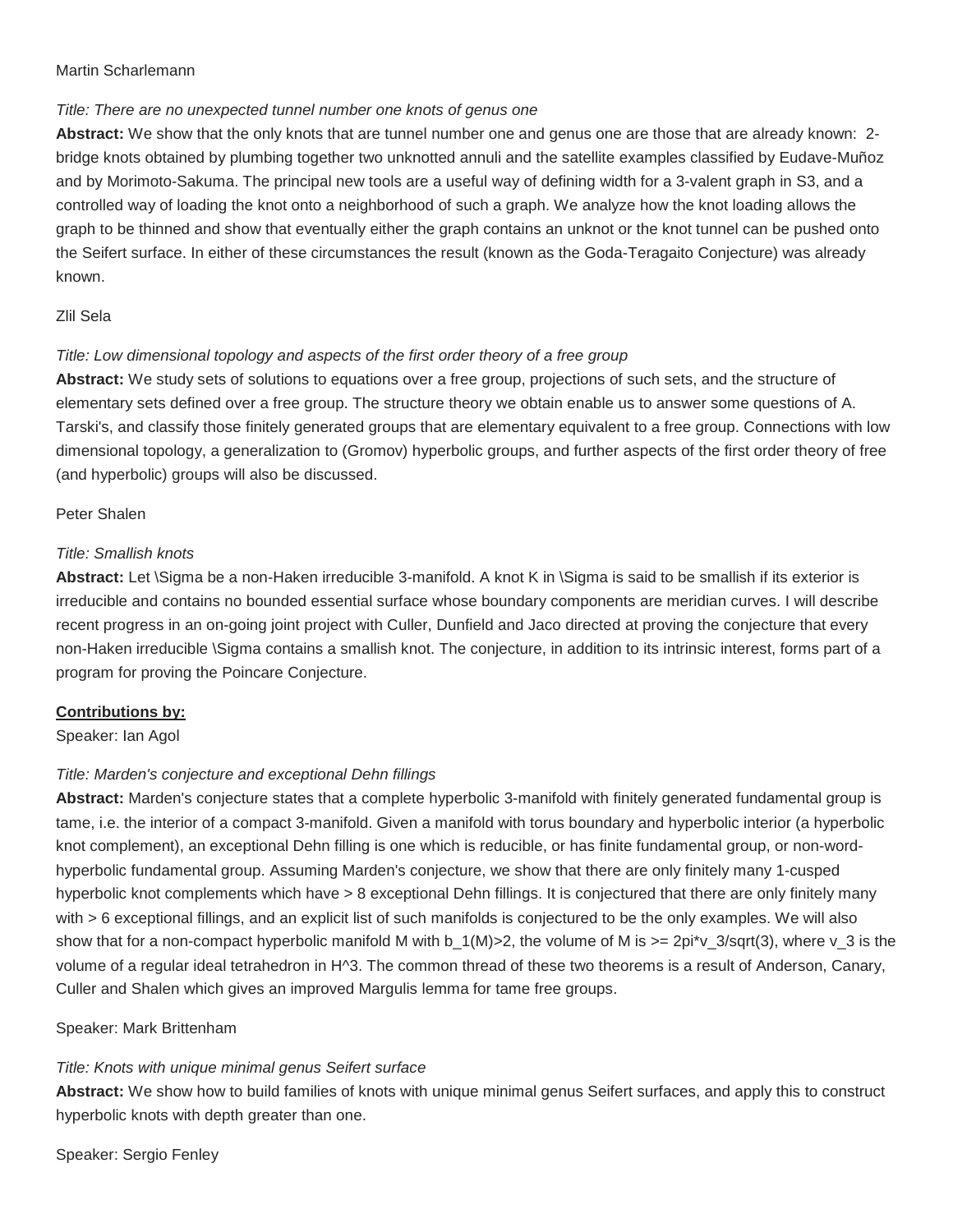#### *Title: 3-manifolds, laminations and group actions*

**Abstract:** Manifolds with essential laminations have fantastic properties, for example they are irreducible and have universal cover homeomorphic to R^3. Suppose that a 3-manifold M has an essential lamination L. If there are leaves isolated on both sides, blow each one to an I-bundle of leaves. Then in the universal cover of M, the leaf space of the lifted lamination is an example of a non Hausdorff tree and the fundamental group acts on it. After a further modification one produces a non-trivial action on an actual tree. Some specific group actions on trees coming from manifolds obtained by Dehn surgery on torus bundles over the circle can be analyzed in detail. These give information about the existence problem for essential laminations in 3-manifolds.

## Speaker: Hiroshi Goda

## *Title: Heegaard splitting for sutured manifolds and Circle valued Morse theory for knots and links*

**Abstract:** We show Circle valued Morse theory for knots and links in the (homology) 3-sphere. A handle decomposition corresponding to a circle valued Morse function can be regarded as Heegaard splitting for sutured manifold. We discuss behaviors of the Heegaard genera and its estimate using knot invariants.

#### Speaker: Shelly Harvey

## *Title: Some remarks on the Virtual Betti Number of a 3-manifold*

**Abstract:** It is conjectured that every closed 3-manifold M has finite covers with arbitrarily large first betti number. We discuss this question for arbitrary abelian covers. In particular, we give a sequence of algebraic and topological properties which guarantee the existence of a cyclic cover with "large" first betti number and discuss some particular examples.

#### Speaker: Ben Klaff

## *Title: Boundary slopes of knots in closed 3-manifolds with cyclic fundamental group*

**Abstract:** We show that if N is a closed 3-manifold with odd cyclic fundamental group and K is a (tame) knot in N such that the exterior of K is irreducible, then at least one of the following holds: (1) for every framing of the knot K, there exists a boundary slope whose absolute value is greater than one; or (2) K is an iterated cable of a knot whose exterior is a solid torus. The main argument in the proof, based on N. Dunfield's argument in the case where K is hyperbolic, brings to bear some deep results in the theory of character varieties of hyperbolic 3-manifolds.

#### Speaker: Jason Manning

## *Title: Quasi-actions on trees and the geometry of pseudocharacters*

#### **Abstract:**

We show how a nontrivial pseudocharacter on a group gives rise to a quasi-action on a tree. This gives rise to examples of exotic quasi-actions on bushy (infinite valence) trees. We also give some examples of groups which cannot quasiact coboundedly on any infinite tree.

<http://front.math.ucdavis.edu/math.GR/0303380>

#### Speaker: Roman Mikhailov

## *Title: Augmentation powers, group homologies and localizations*

**Abstract:** We consider generalized polinomial filtrations in group cohomologies and Dwyer's filtrations (which play important role in the 4-dimensional topology), consider transfinite conditions on this filtrations. Also we define transfinite parafree groups and study some "homologically wild" groups.(This is a joint work with I.B.S.Passi)